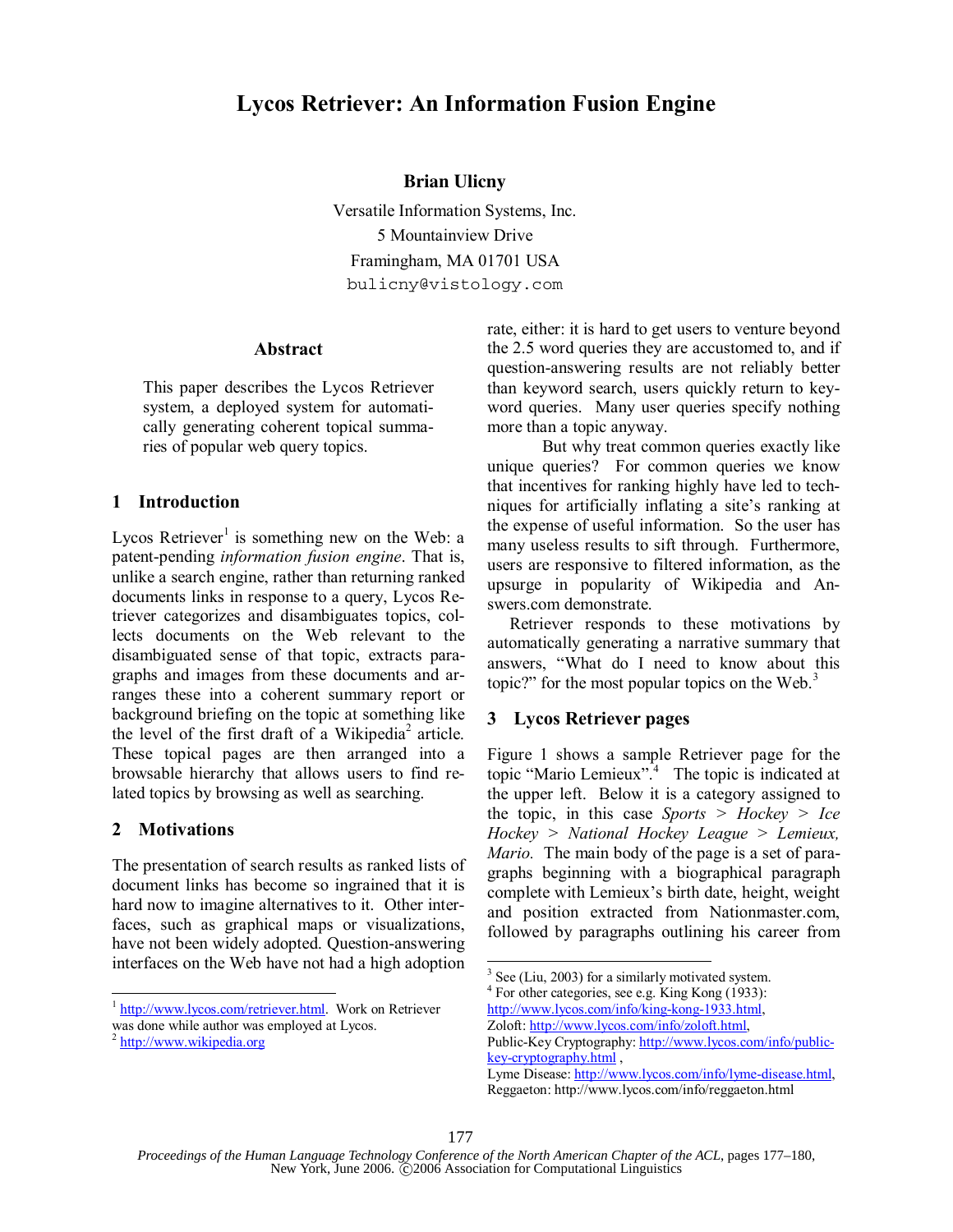other sources. The source for each extract is indicated in shortened form in the left margin of the page; mousing over the shortened URL reveals the full title and URL. Associated images are thumbnailed alongside the extracted paragraphs.

Running down the right side of the page under *More About* is a set of subtopics. Each subtopic is a link to a page (or pages) with paragraphs about the topic (Lemieux) with respect to such subtopics as *Games, Seasons, Pittsburgh Penguins, Wayne Gretzky,* and others, including the unpromising subtopic *ice*.

After a topic was input to the system, the Retriever system assigned it a category using a naïve Bayes classifier built on a spidered  $DMOZ<sup>5</sup>$  hierarchy. Various heuristics were implemented to make the returned set of categories uniform in length and depth, up-to-date, and readable.

Once the categorizer assigned a set of categories to a topic, a disambiguator module determined whether the assigned categories could be assigned to a single thing using a set of disambiguating features learned from the DMOZ data itself. For example, for the topic 'Saturn', the assigned categories included 'Science/Astronomy', 'Recrea-

# **4 Topic Selection**



An initial run of about 60K topics was initiated in December, 2005; this run yielded approximately 30K Retriever topic pages, each of which can have multiple display pages. Retriever topics that had fewer than three paragraphs or which were categorized as pornographic were automatically deleted. The biggest source of topic candidates was Lycos's own query logs. A diverse set of topics was chosen in order to see which types of topics generated the best Retriever pages.

## **5 Topic Categorization & Disambiguation**

tion/Autos' and 'Computers/Video Games' (Sega Saturn). The disambiguator detected the presence of feature pairs in these that indicated more than one topic. Therefore, it clustered the assigned categories into groups for the car-, astronomy- and video-game-senses of the topic and assigned each group a discriminative term which was used to disambiguate the topic: *Saturn (Auto), Saturn (Solar System), Saturn (Video Game).* Retriever returned pages only for topics that were believed to be disambiguated according to DMOZ. If no categories

 $\overline{a}$ 

<sup>5</sup> http://www.dmoz.com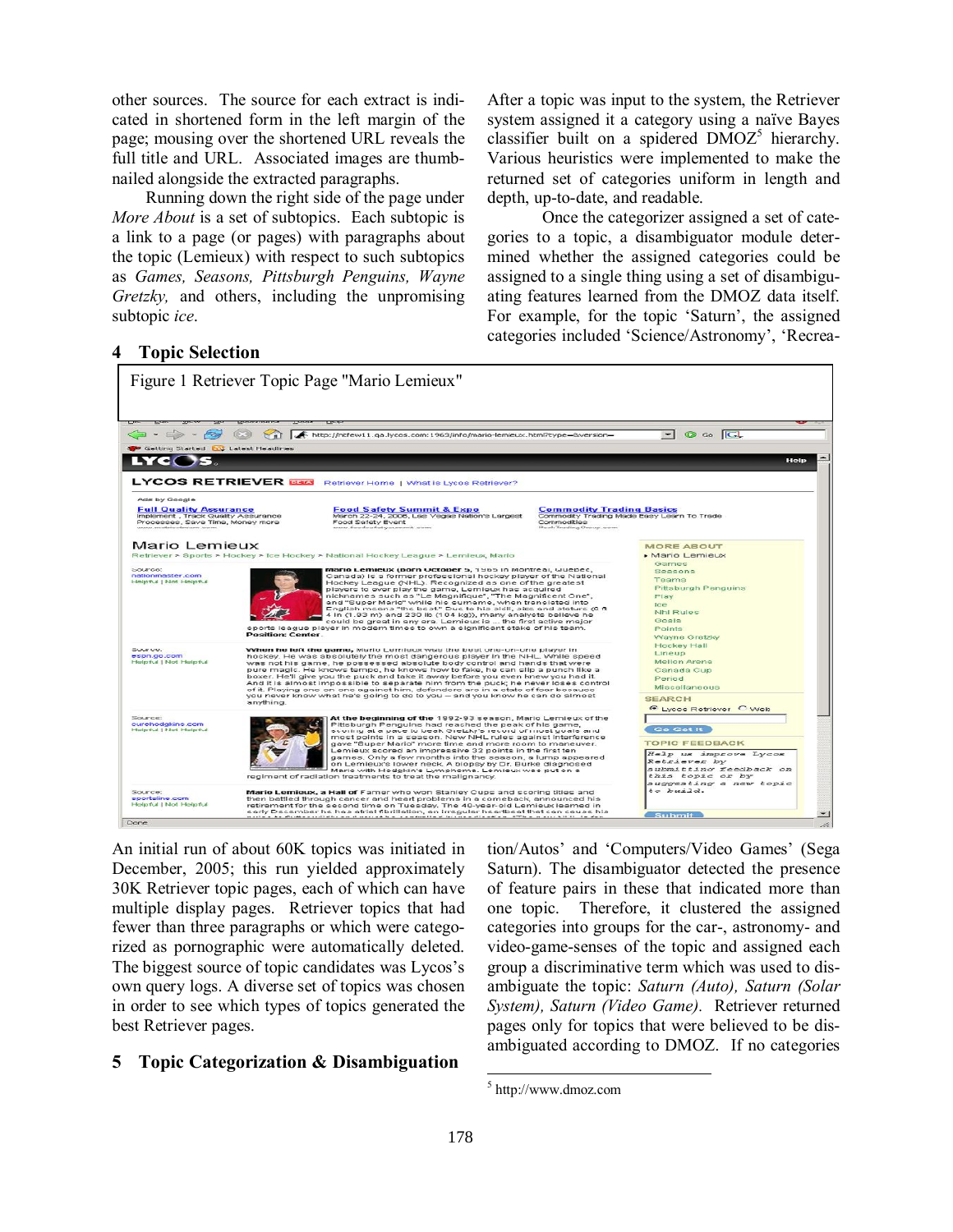were identified via DMOZ, a default *Other* category was assigned unless the system guessed that the topic was a personal name, based on its components.

The live system assigns non-default categories with 86.5% precision; a revised algorithm achieved 93.0% precision, both based on an evaluation of 982 topics. However, our precision on identifying unambiguous topics with DMOZ was only 83%. Still, this compares well with the 75% precision achieved on by the best-performing system on a similar task in the 2005 KDD Cup (Shen 2005).

# **6 Document Retrieval**

After a topic was categorized and disambiguated, the disambiguated topic was used to identify up to 1000 documents from Lycos' search provider. For ambiguous topics various terms were added as optional 'boost' terms, while terms from other senses of the ambiguous topic categories were prohibited. Other query optimization techniques were used to get the most focused document set, with non-English and obscene pages filtered out

# **7 Passage Extraction**

Each URL for the topic was then fetched. An HTML parser converted the document into a sequence of contiguous text blocks. At this point, contiguous text passages were identified as being potentially interesting if they contained an expression of the topic in the first sentence.

When a passage was identified as being potentially interesting, it was then fully parsed to see if an expression denoting the topic was the Discourse Topic of the passage. Discourse Topic is an under-theorized notion in linguistic theory: not all linguists agree that the notion of Discourse Topic is required in discourse analysis at all (cf. Asher, 2004). For our purposes, however, we formulated a set of patterns for identifying Discourse Topics on the basis of the output of the CMU Link Parser $<sup>6</sup>$  the system uses.</sup>

Paradigmatically, we counted ordinary subjects of the first sentence of a passage as expressive of the Discourse Topic. So, if we found an expression of the topic there, either in full or reduced form, we took that as an instance of the topic appearing as Discourse Topic in that passage

 $\overline{a}$ 

and ranked that passage highly. Of course, not all Discourse Topics are expressed as subjects, and the system recognized this.

A crucial aspect of this functionality is to identify how different sorts of topics can be expressed in a sentence. To give a simple illustration, if the system believes that a topic has been categorized as a personal name, then it accepted reduced forms of the name as expressions of the topic (e.g. "Lindsay" and "Lohan" can both be expressions of the topic "Lindsay Lohan" in certain contexts); but it does not accept reduced forms in all cases.

Paragraphs were verified to contain a sequence of sentences by parsing the rest of the contiguous text. The verb associated with the Discourse Topic of the paragraph was recorded for future use in assembling the topic report. Various filters for length, keyword density, exophoric expressions, spam and obscenity were employed. A score of the intrinsic informativeness of the paragraph was then assigned, making use of such metrics as the length of the paragraph, the number of unique NPs, the type of verb associated with the Discourse Topic, and other factors.

Images were thumbnailed and associated with the extracted paragraph on the basis of matching text in the image filename, alt-text or description elements of the tag as well as the size and proximity of the image to the paragraph at hand. We did not analyze the image itself.

# **8 Subtopic Selection and Report Assembly**

Once the system had an array of extracted paragraphs, ranked by their intrinsic properties, we began constructing the topic report by populating an initial 'overview' portion of the report with some of the best-scoring paragraphs overall.

First, Retriever eliminated duplicate and near-duplicate paragraphs using a spread-activation algorithm.

Next the system applied questionanswering methodology to order the remaining paragraphs into a useful overview of the topic: first, we found the best two paragraphs that say *what the topic is*, by finding the best paragraphs where the topic is the Discourse Topic of the paragraph and the associated verb is a copula or copula-like (e.g. *be known as*). Then, in a similar way, we found the best few paragraphs that said *what* 

<sup>6</sup> http://www.link.cs.cmu.edu/link/